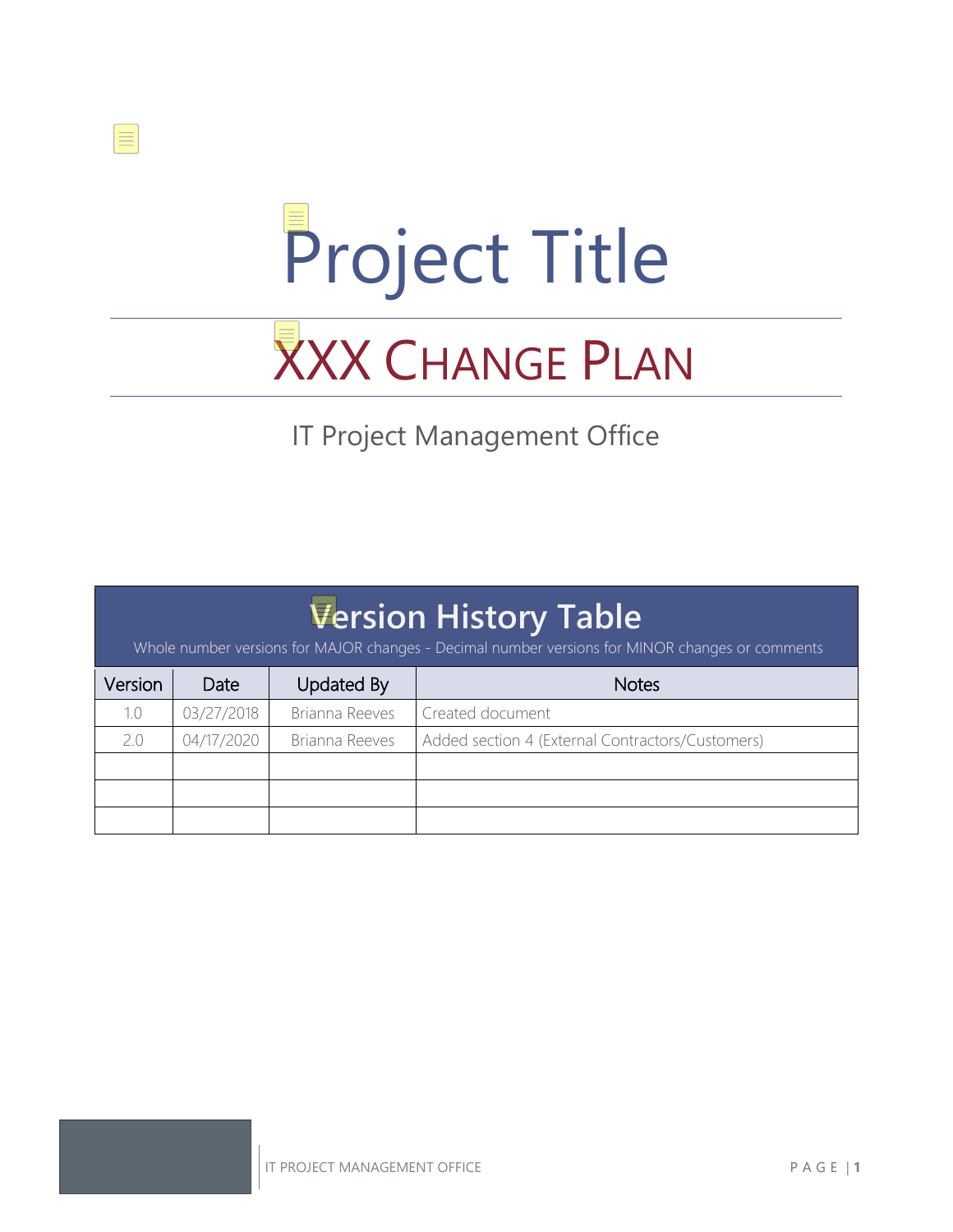## 1. Request Summary

 Detail exactly what is going to change and EXACTLY how this will change end user actions. This is where you summarize why you need the communication and it will help build the rest of your plan.

## 2. High-level Messa

- **High-level Message 1** 
	- ♦ Why is this important?
	- ♦ How does it benefit the end user?
	- ♦ The contribution features:
		- › A
		- › B
		- › C
- High-level Message 2
- High-level Message 3

#### 3. Who are you affecting with this change?

- **NAME OF AUDIFNCE** 
	- $\bullet$  What is their role in this change
	- ♦ What should we communicate to this audience
	- ♦ Other important details
- Global Service Desk (GSD)
	- ♦ What is their role in this change: The service desk will help to manage service tickets, serve as the first line of defense, and route tickets to the team as appropriate.
	- ♦ What should we communicate to this audience: Meet with the service desk team to discuss the change and detail service desk expectations. Provide knowledge articles to the service desk so they can solve tickets independently.
- Senior Leadership Team (SLT)
	- ♦ What is their role in this change: To sponsor the change and pass down objectives through their management structure.
	- ♦ What should we communicate to this audience: An email from the CIO to SLT peers detailing exactly what we need from the SLT and their management teams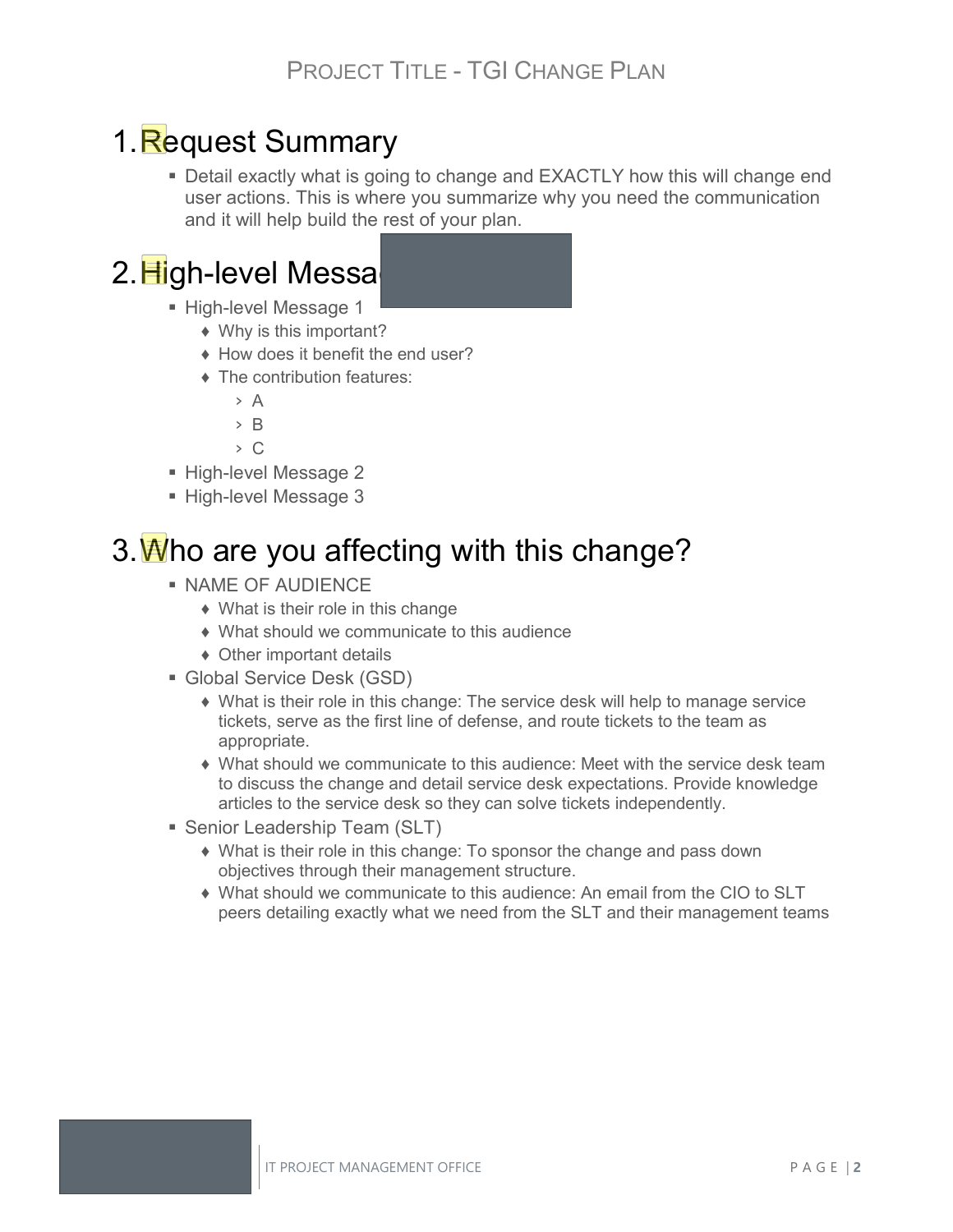#### 4. External Contractors/Customers

- Name of customers/contractors (outside of Triumph)
	- ♦ What is their role in this change?
	- ♦ How does this change impact our relationship with this audience?
	- ♦ What should we communicate to this audience?
	- ♦ Other important details

## 5.FAQs

- Why are we doing this?
- Who initiated this change?
- Where do I go for help?

## 6. **Fwo-way Feedback Mechanism**

- Inbox or Person:
- Feedback management:

## 7. Ongoing support process

- Global Service Desk changes:
- Ownership after project completion: